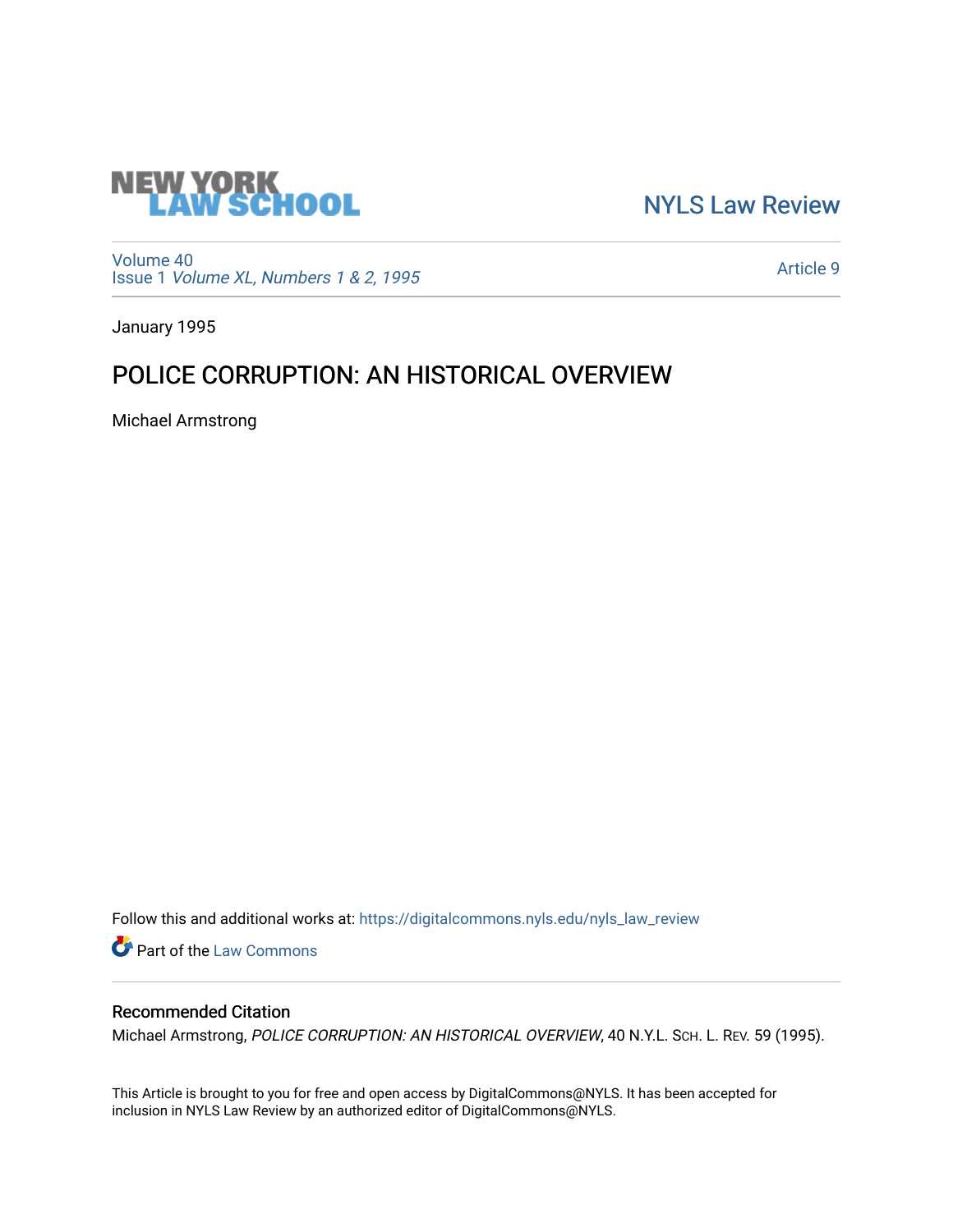#### **SPEECH**

## POLICE CORRUPTION: AN HISTORICAL OVERVIEW

### MICHAEL ARMSTRONG<sup>\*\*</sup>

I am in a position where for twenty to twenty-five years I have been something of an expert in the area of what to do anytime a cop got into trouble. Since Whit Knapp' was a federal judge, and chairman of the Knapp Commission,<sup>2</sup> he didn't feel he could come in publicly when a cop got in trouble. Since I was the Commission's counsel, people would come and ask me for advice. And now I will, as Douglas MacArthur said, "fade away," because I am no longer relevant in light of the wonderful work that all these people have done on the Mollen Commission.<sup>3</sup>

\*\* Mr. Armstrong served as chief counsel of the Knapp Commission.

1. Whitman Knapp was appointed chairman of the Commission to Investigate Allegations of Police Corruption and the City's Anti-Corruption Procedures by Mayor John V. Lindsay in 1970. In 1972 he was appointed as a United States District Judge for the Southern District of New York. Judge Knapp is currently senior district judge for the Southern District of New York. *See* **WHO'S WHO IN AMERICAN LAW** 496 (8th ed. 1994).

2. The Knapp Commission, comprised of five private citizens appointed by Mayor Lindsay in 1970, was created to investigate allegations of police corruption in the New York City Police Department. *See* N.Y. CITY COMM'N **TO INVESTIGATE ALLEGATIONS OF POLICE CoRRuPTION AND THE CITY'S** ANTI-CORRUPTION PROC., **COMM'N** REP. (Dec. **26, 1972)** (Whitman Knapp, Chair) [hereinafter **KNAPP COMM'N REP.].**

**3.** The Mollen Commission, a temporary commission established **by** Mayor David **N.** Dinkins in July, **1992,** was created to investigate the extent of corruption in the New York City Police Department as well as to propose reforms for future prevention of police corruption. *See* N.Y. CrrY **COMM'N TO INVESTIGATE ALLEGATIONS OF POLICE CORRUFrION AND THE** ANTI-CORRUPTION **PROC. OF THE POLICE DEP'T, COMM'N REP.** (July **7,** 1994) (Milton Mollen, Chair) [hereinafter **MOLLEN COMM'N** REP.].

59

<sup>\*</sup> Michael Armstrong delivered these remarks at a symposium sponsoredby the New York Law School Law Review in conjunction with the New York Law School Center for New York City Law on March 30, 1995 entitled *Police Corruption, Municipal Corruption: Cures at What Cost?* [hereinafter Symposium].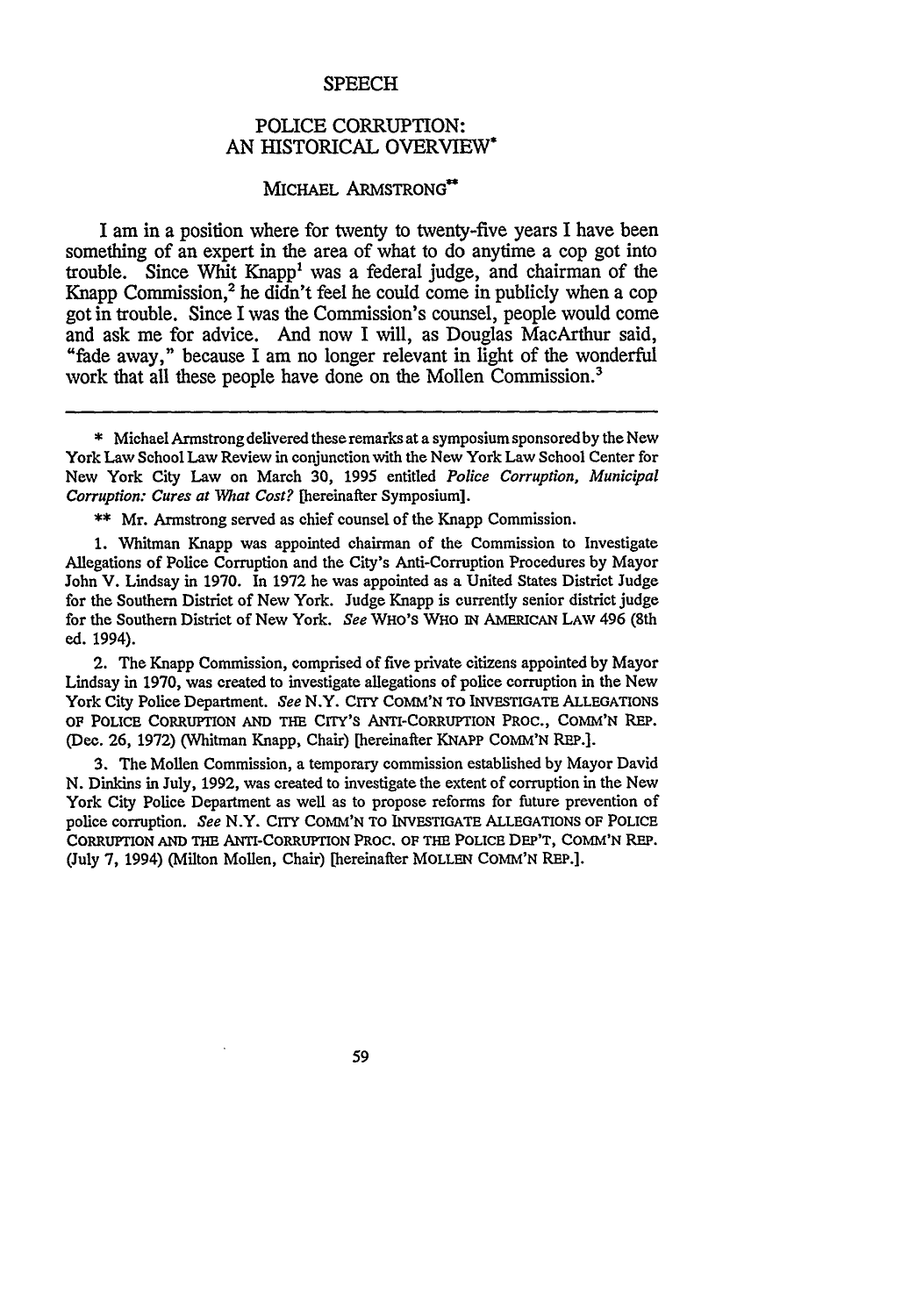But first, a brief historical note: Nick Scoppetta<sup>4</sup> was back there with me and has continued to work in the field since. But, I think that looking back on what the Knapp Commission found and contrasting it with what the Mollen Commission has found is instructive. Maybe it's instructive to see what we can do to avoid having another commission twenty years from now.' When we looked at the problem of police corruption, we found that it was more widespread and less intense, perhaps, than what the Mollen Commission has found. The problem that we found was a Police Department that was completely permeated by an attitude of permissiveness and tolerance for low-level corruption.<sup>6</sup>

Frank Serpico<sup>7</sup>—whom you probably know from the movie,<sup>8</sup> if nothing else-had a very, very wise comment about the Department, although I don't think his figures were exactly right. He said that ten percent of the Department is absolutely honest and ten percent absolutely corrupt-and the other eighty percent, they wish they were honest.

That was really true. We found people in those days who would brag about doing corrupt things that they had not done, just to be one of the boys. It was kind of a macho thing to be involved in the generally pervasive low-level corruption, that would get fairly high-level at times.

The corruption was also openly organized. You had the plainclothes units at the time, admittedly not a large percentage of the 30,000 man Police Department-and I use the word "man" advisedly, because it pretty

**5.** There has been a seeming twenty-year regularity of police scandals going back to 1894, when a state Senate committee concluded that City police officers were extorting money from "disorderly houses" and gamblers. Interestingly, the 1894 probe was funded by private contributions because the state refused to appropriate the money. There were additional probes in 1911 (extortion by police from gambling and prostitution rings), 1932 (Seabury Commission), 1950 (twenty-one police officers indicted for accepting regular payoffs from gambler Harry Gross), 1972 (Knapp Commission), and 1992 (Mollen Commission). *See* William Murphy and Leonard Levitt, *It's Blue Deja Va News Scandal Reads Like Old Police Stories,* N.Y. NEWSDAY, June 21, 1992, at 7; *see also* KNAPP COMM'N REP., *supra* note 2.

6. *See KNAPP* COMM'N REP., *supra* note 2, at 61.

7. Frank Serpico is a former New York City police officer who exposed widespread police corruption in the New York Police Department in 1970 and prompted the creation of the Knapp Commission. *See* David Gates & Alexander Stille, *The Lonely Odyssey of an Honest Cop,* NEWSWEEK, Feb. 6, 1984, at 9.

8. **SERPICO** (Paramount Pictures 1973).

<sup>4.</sup> Nicholas Scoppetta was appointed chairman of the independent oversight commission created by Mayor Rudolph W. Giuliani, in February, **1995,** to combat police corruption. Mr. Scoppetta previously served as Deputy Mayor for Criminal Justice for New York City and as Associate Counsel to the Knapp Commission. *See* **OFFICE OF THE** MAYOR **OF** THE CITY **OF** NEW YORK, RELEASE #080-95: MAYOR GIULIANI CREATES **INDEPENDENT** COMMSSION TO COMBAT POLICE CORRUPTION (1995).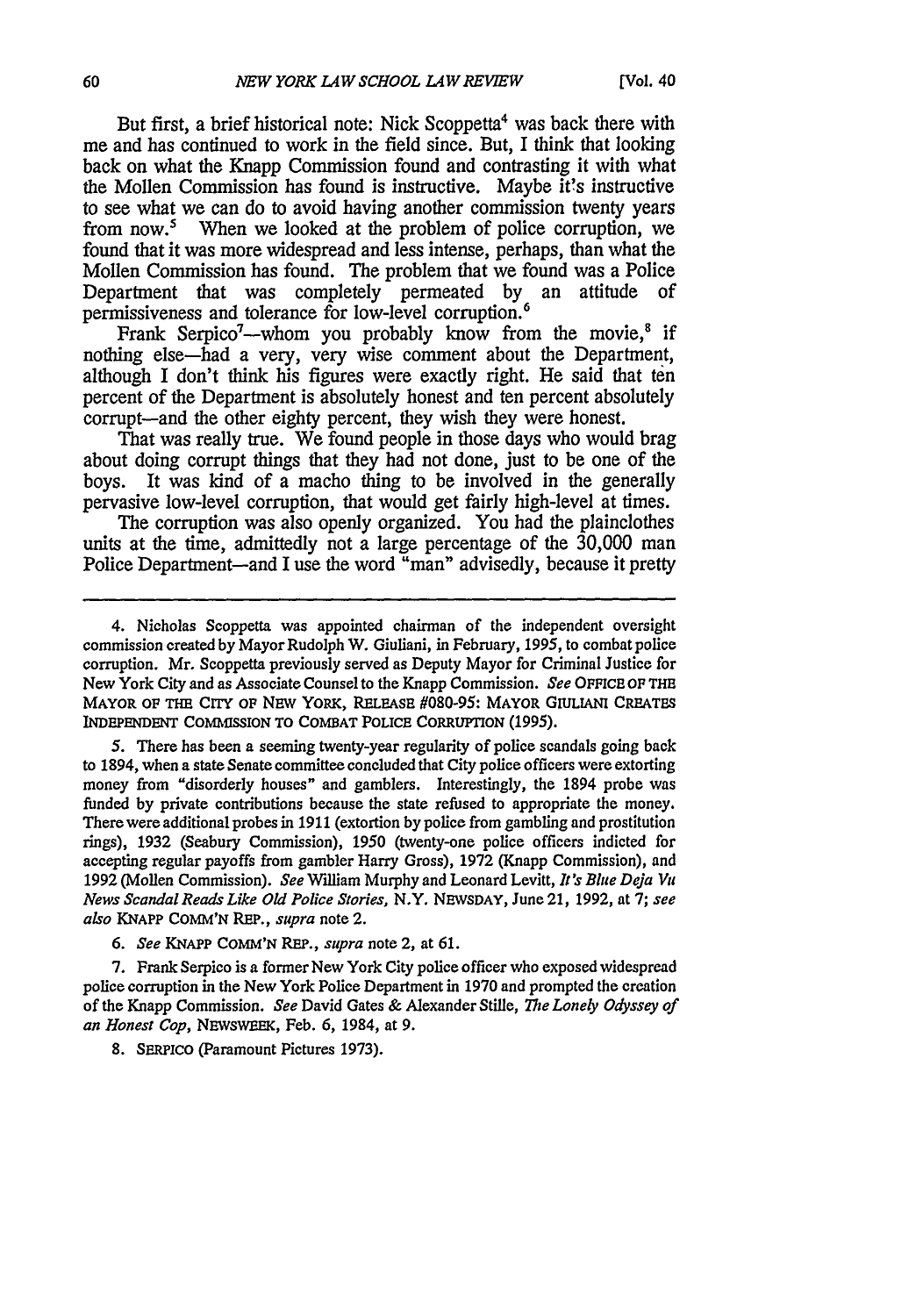much was in those days.<sup>9</sup> There were probably about seven or eight hundred plainclothesmen, but they were spread throughout the City and so well organized in their corruption that there was a take, a share, if you will, of the payoffs that were collected from gamblers each month.<sup>10</sup>

And everyone would go out and get their payoffs from the gamblers, bring it in and then divide it up like shares in a corporation.<sup>11</sup> The plainclothes cops would have one share, supervisors would have one and one half shares, and the top supervisors would have two shares.<sup>12</sup> And when you moved from one precinct to another, the values of the shares would change, of course, because you would get a much, much higher take in a precinct where there was a lot of gambling than in some precincts where there wasn't.<sup>13</sup>

So the value of the share would range from one that was worth \$400 a month, in some divisions, up to  $$1,200$ , as I recall.<sup>14</sup> And when you moved from one division to another, you had to get checked out in the new division for, I think, a month or two, before you would get included-but that was okay because you were getting "severance pay" from your last division.<sup>15</sup> This was so typical of how well known and how open the whole thing was. I think that Dick Condon,<sup>16</sup> who will be speaking here later on, commented at the time that special prosecutor Maurice Nadjari, $^{17}$  who figured he was going to have a lot more work than he actually did, didn't count on the Police Department going honest.

And that's really kind of what happened. The eighty percent Serpico talked about who wanted to be honest, took the opportunity when the

- 11. *Id.* at 74.
- 12. *Id.*
- 13. *See id.* at 75-77.
- 14. *See id.* at **75.**
- *15. Id.*

**16.** Richard Condon succeeded Benjamin Ward as Police Commissioner in October, 1989. *See* Kevin Flynn, *Cuomo Denies Top Cop Pressure,* N.Y. NEVSDAY, Nov. 29, 1989, at 17. Mr. Condon also participated in the Symposium. *See* Richard Condon, Speech: *Police Corruption: The Needfor Oversight,* 40 N.Y.L. ScH. L. REv. **55** (1995).

**17.** In response to the Knapp Commission's findings, Governor Nelson Rockefeller appointed a special state prosecutor to investigate corruption in the criminal justice system, and thereby took the task out of the hands of New York City's five district attorneys. *See* Leonard Levitt, *Special Prosecutor, Now Just A Memory,* N.Y. NEWSDAY, Nov. 15, 1991, at 31. Maurice Nadjari was the first state special prosecutor, appointed by Governor Nelson Rockefeller in 1972. Mr. Nadjari resigned in 1976 and has since opened his own law practice in Huntington, New York. *See* Dennis Duggan, *Cops Hang Easily,* N.Y. NEWSDAY, Apr. 26, 1994, at A24.

<sup>9.</sup> *See* KNAPP COMM'N REP., *supra* note 2, at **69.**

<sup>10.</sup> *See id.,* at 69, 74.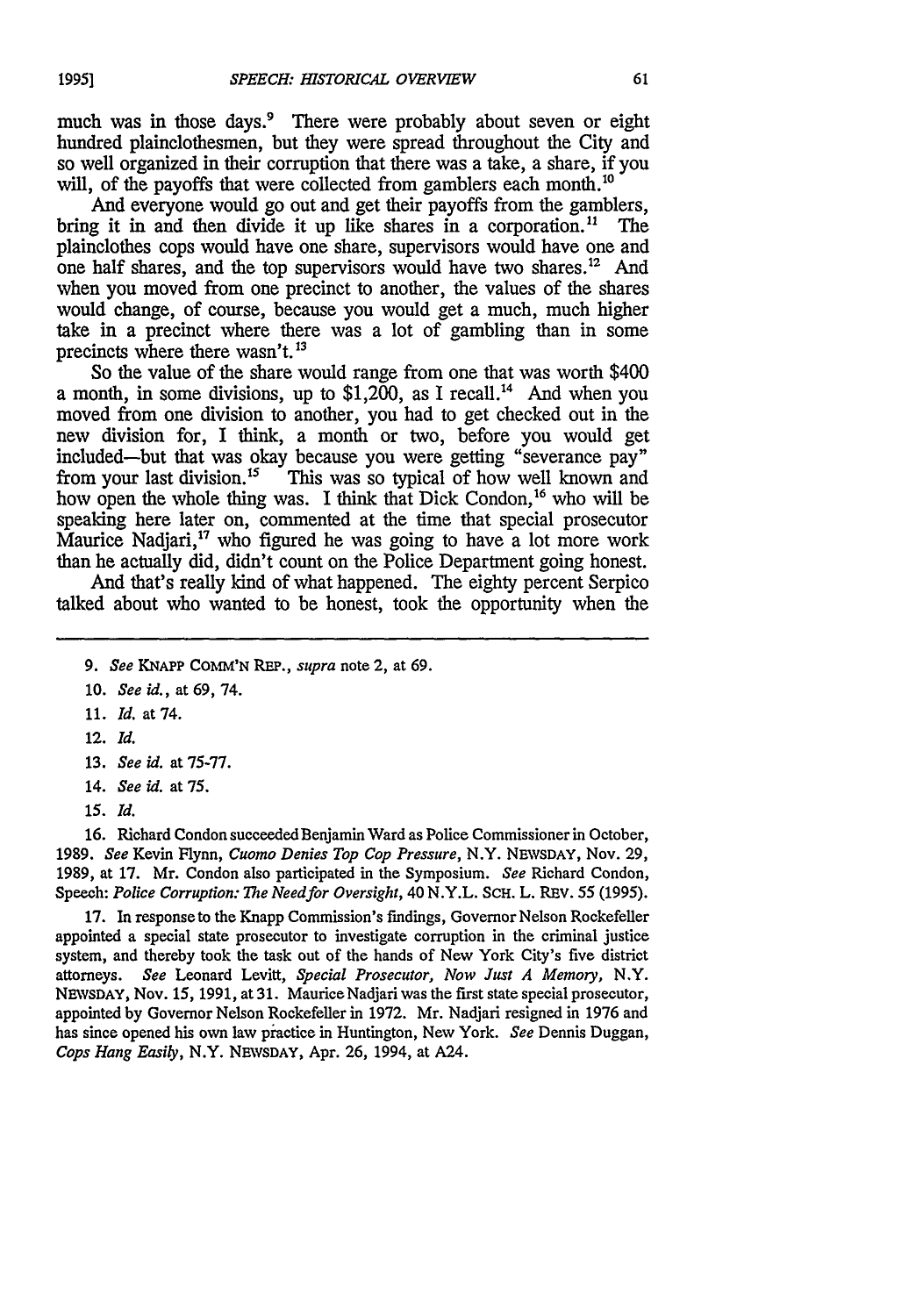Department changed under Pat Murphy<sup>18</sup> as well as under other Police Commissioners. That eighty percent, I think, welcomed the opportunity for the Department to change its pervasive attitude. And so, what you had was, I think, a substantial cutting out of the activities of what the late Sid Cooper19 used to call the "grass-eaters" as opposed to the "meateaters."<sup>20</sup> And what happened with that eighty percent—which I was led to believe not just by cops and people in the business, but by bartenders and people who used to get shaken-down regularly before then-is that a lot of the shaking-down just stopped; it wasn't going on anymore.<sup>21</sup>

But the "meat-eaters" were still there; the crooks were still there-as a matter of fact, it got better for them because they no longer had so much competition.<sup>22</sup> Those guys were just crooks—they had to be caught and put away. But apparently what happened over the years is that, while the 'grass-eaters" were still not as pervasive as they had been, the "meateaters" got worse. They got worse because the drug culture changed,<sup>23</sup> the attitudes changed, and the cops changed.

Heroin was just beginning to be a corruption problem in the Department when we were there. $24$  It turned out to be-as Nick Scoppetta well found out when he was handling the Bob Leuci

18. Patrick V. Murphy served as New York City Police Commissioner from 1970 to **1973** and is currently the Director of the Police Policy Board of the United States Conference ofMayors. *See* Ted Gest et al., *Violence in America, U.S.* NEWS **&** WORLD REP., Jan. **17,** 1994, at 22. Mr. Murphy also participated in the Symposium. *See* Patrick V. Murphy, Speech: *Police Corruption and the Need for Leadership,* 40 N.Y.L. ScH. L. REv. *65 (1995).*

**19.** Sydney Cooper headed the Internal Affairs Division of the New York City Police Department at the time of the Knapp Commission investigation. *See* Tony Schaeffer, *Ex-Cop Sydney Cooper, Was on Knapp Commission,* N.Y. NEVSDAY, Jan. 12, 1994, at 92.

20. Meat-eaters "spend a good deal of their working hours aggressively seeking out situations they can exploit for financial gain, including gambling, narcotics, and other serious offenses which can yield payments of thousands of dollars." Grass-eaters "accept gratuities and solicit five- and ten- and twenty-dollar payments from contractors, towtruck operators, gamblers, and the like, but do not aggressively pursue corruption payments." KNAPP **COMM'N** REP., *supra* note 2, at *65-66.*

21. The Knapp Commission's recommendations stopped much of the widespread "grass-eater" corruption for a period of time. *See* MOLLEN COMM'N REP., *supra* note 2, at **5-6.**

22. At the same time "grass-eater" corruption became rare, "meat-eater" corruption strengthened. *See id.* at **15.**

23. The introduction of the cocaine and crack trade in the mid-1980s exacerbated the "meat-eater" corruption problem. *Id.*

24. *See generally KNAPP* COMM'N REP., *supra* note 2, at 91-115 (referring to numerous incidents of police corruption involving heroin).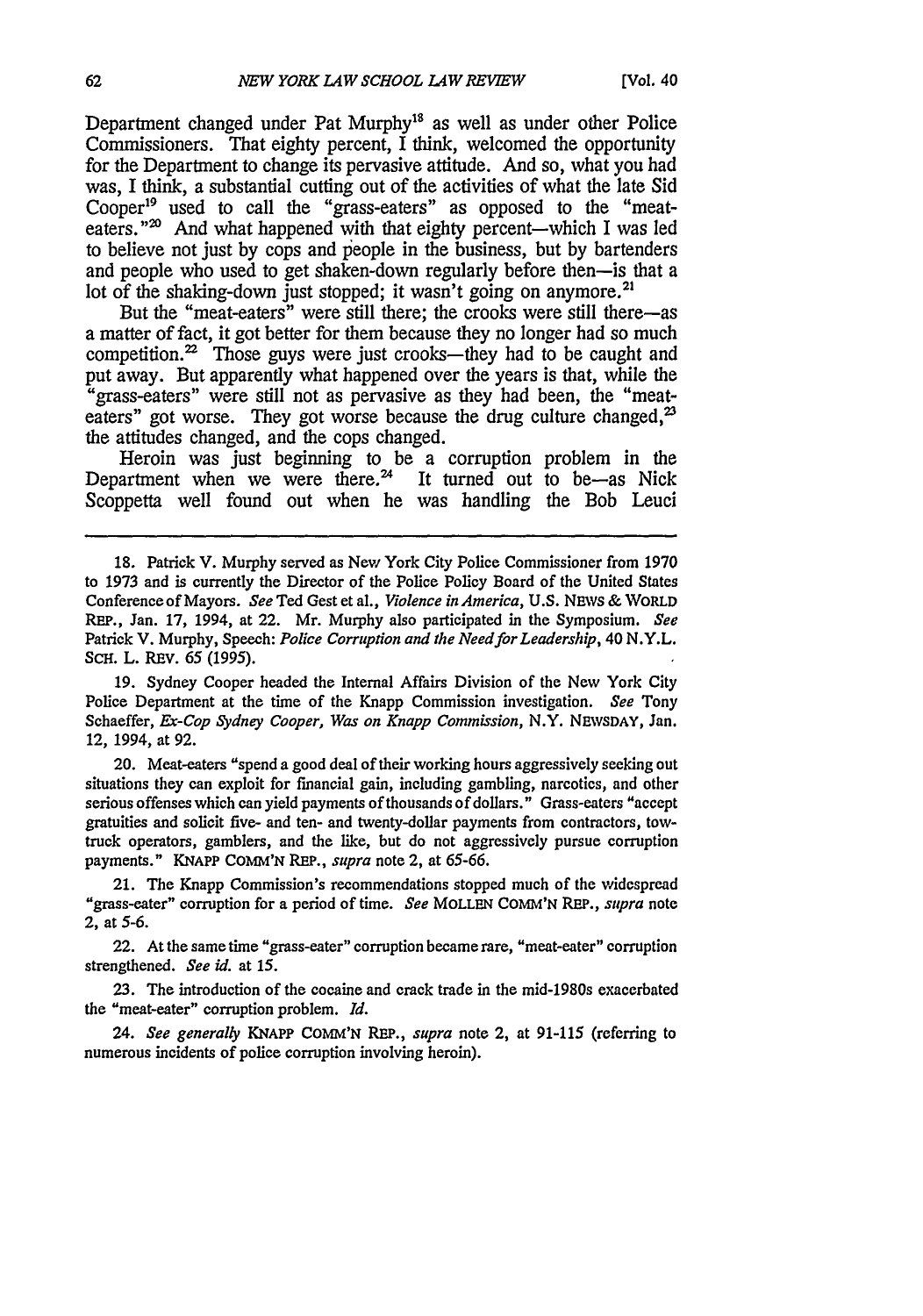investigation<sup>25</sup>—a much bigger problem than anybody thought at the time. But corruption related to the heroin trade was not a pervasive problem. For instance, our chief witness in the Knapp Commission, a man by the name of Bill Phillips,<sup>26</sup> told us when he first came in that there was nothing going on in narcotics because it was dirty money and cops don't take it; even "super thieves" don't take it. $27$  But Phillips, who was thoroughly corrupt, and said so, called himself "super thief" when we caught him and cooperated with us as a result of our having caught him. He worked with us for a while, then a few months later he came back and said, "I rode in a car with a guy who just got out of the Special Investigations Unit,<sup>28</sup> and let me tell you that what I told you about narcotics is wrong." And he told us the things that we already knew because of Nick Scoppetta's work with Bob Leuci who had worked with us for a while before he was turned.<sup>29</sup> We already knew that the Unit was corrupt and that there was corruption in narcotics, but Bill Phillips did not.

I think that is instructive. Today, I think, the pervasiveness of drug corruption in the corrupt community, whatever it is, is a whole different thing than it was when we were around.

From what I have read, and from talking to the people who have done such good work on the Mollen Commission in uncovering the current situation, I think that the situation now is that you still don't have the once widely permitted "grass-eater" corruption-but the "meat-eaters" now are a lot worse.

25. At the time the Commission approached him, Robert Leuci was a detective for eleven years and assigned to the Special Investigations Unit of the Narcotics Division. He was interviewed by the Knapp Commission in February, 1971 and told them everything he knew about corruption in the Special Investigations Unit and proceeded to go undercover to help the Commission expose it. After a month working with the Commission, the information he obtained required manpower and time beyond that of the Knapp Commission, so Leuci's investigation was turned over to the United States Attorney General's Office for further investigation. *See* MOLLEN COMM'N REP., supra note 3, at 48-50.

26. Patrolman William Phillips, a decorated police officer with fourteen years of experience, was caught by the Commission when it uncovered his involvement in receiving \$11,000 in bribes. In exchange for immunity, he agreed to tell the Commission all he knew about the corruption in the Department and further agreed to work as an undercover agent. *See* **KNAPP** COMMISSION REP., *supra* note 2, at **50-52.**

27. *See id.,* at 52, 67, 92.

28. The Special Investigation Unit, which is no longer in operation, was a main unit of the Narcotics Division. The Unit was responsible for initiating long-term investigations to arrest high-level drug distributors. *See id.* at 93-94.

**29.** *See id.,* at 49. *See also* MOLLEN COMM'N REP., *supra* note 26.

*1995]*